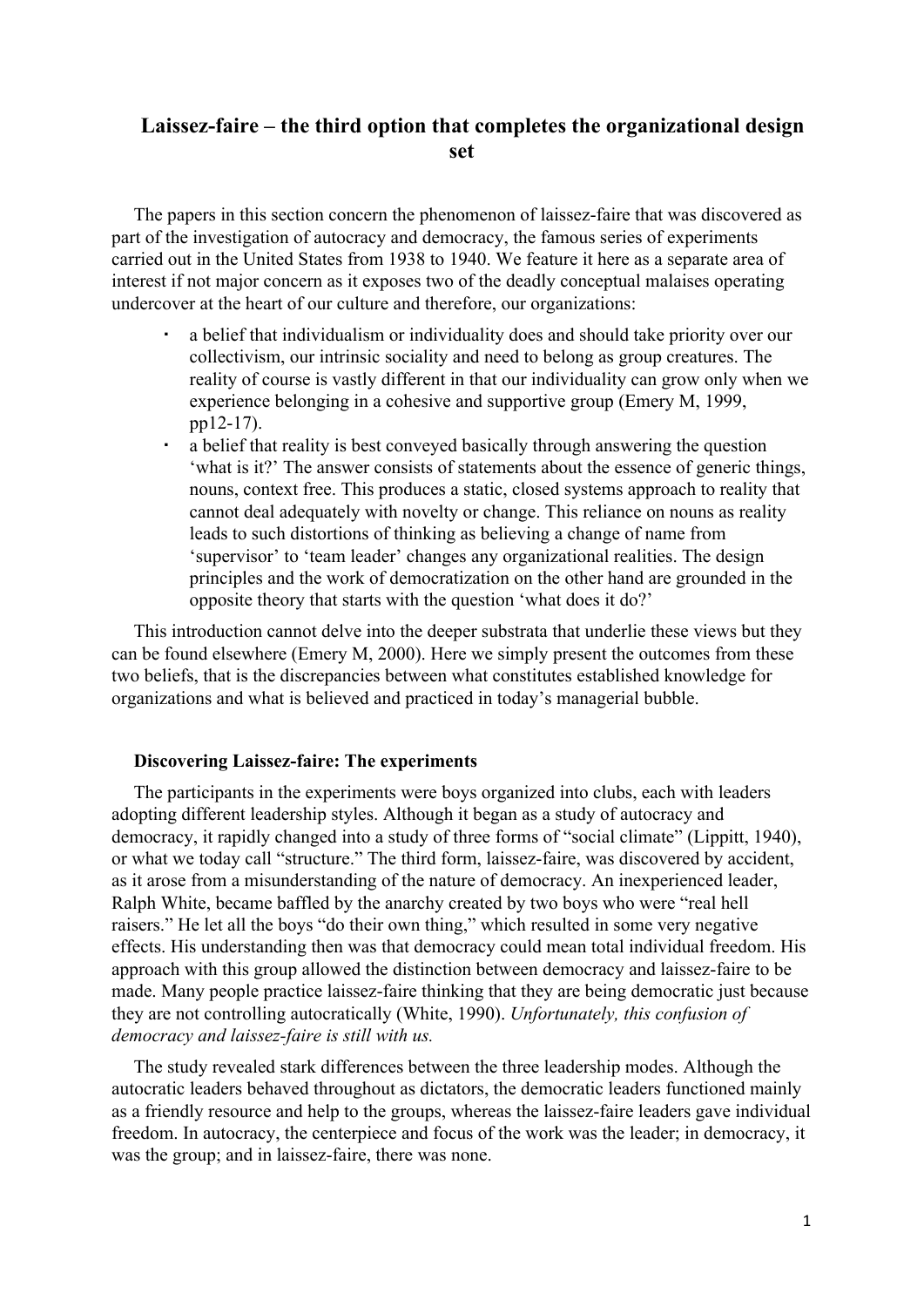The autocratic leader made all the rules, dictated the activities, and praised and criticized personally. The democratic leader discussed rules and encouraged group decision making about goals, with technical help from the leader if required. The democratic leader was fact oriented in praise and blame and was a group member in spirit. There were no rules made in laissez-faire; the leader supplied materials and gave information only if asked, did not participate in the group work, did not praise or blame, and did not attempt to regulate work (Lippit & White, 1943).

The three structures produced very different behaviors in the boys. The autocracy group showed two major clusters of behavior: submissive and aggressive. In the submissive groups, individual boys became dependent on the leader with virtually no capacity to initiate group action. In the aggressive groups, the boys felt frustration directed at the leader (Lippitt  $\&$ White, 1947) and rebellion (Lippitt & White, 1943). In other words, the authoritarian leader produced either dependency or a reaction called "fight/flight."

When the leader left the room in the laissez-faire condition, one of the boys exerted leadership and "achieved a more coordinated group activity than when the relatively passive adult was present" (Lippitt & White, 1947, p. 323). This phenomenon is called *pairing* (Bion, 1952, 1961; M. Emery, 1999).

Aggression in autocracy and laissez-faire was directed toward other groups and individuals as well as toward the leader. The group experienced interpersonal tension and scapegoating. At a point in one of the sessions, a stranger entered and made remarks critical of the boys' work. The autocratic groups expressed both submission and aggression toward the stranger. The democratic groups rejected the stranger's criticism and resisted taking their frustrations out on other groups (Lippitt & White, 1947).

The boys made more demands for attention in autocracy than in the other two conditions. They were dependent on the leader for task-oriented matters and social status. This meant that competition developed between the boys themselves. In laissez-faire and democracy, the boys sought more attention and approval from each other. However, only the democratic groups showed evidence of stable cooperative structure.

Morale—in the sense of cohesion, using *we* not *I*, working together for group goals, and being friendly rather than hostile—was highest in the democratic groups and lowest in the autocratic groups. The submissive groups suffered the lowest morale. In both autocracy and laissez-faire, the boys experienced a great deal of frustration, of both the need for autonomy and the need for sociability. The researchers were surprised by the extent to which autocracy inhibited the normal, free and easy sociability of the boys. This was particularly so in the submissive groups (Lippitt & White, 1943).

Frustrations in laissez-faire were also high for the need for worthwhile cooperative achievement and that for clear structure and frustration from the "vicious cycle of frustration-aggression-frustration" (Lippitt & White, 1943, p. 503). The boys wanted to accomplish things, but lacking a structure for cooperation, they were all talk and no action. They became dissatisfied with the chaos, confusion, and uncertainty. Even the boys who tried hardest to use their freedom to get work done found it impossible, as they experienced constant interference from other boys.

The amount of productive work varied significantly between the autocratic, democratic, and laissez-faire conditions. When the leaders arrived late in the authoritarian groups, the boys made no initiative to start new work or to continue with work already under way. In the democratic condition, the groups were already productive. The groups in laissez-faire were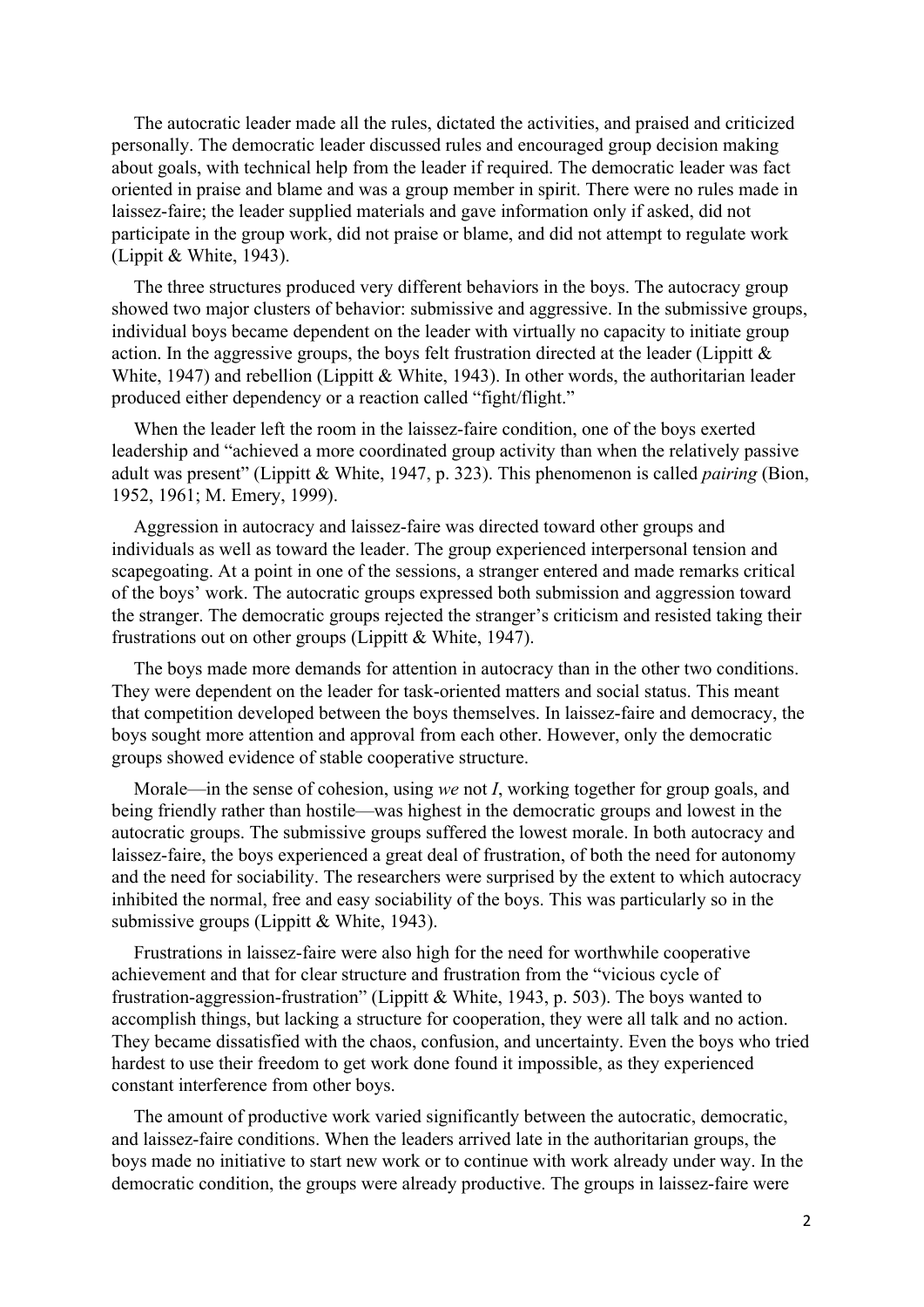active but not productive (Lippitt & White, 1947). When the leader left the room in the groups showing a submissive reaction, the percentage of time spent in serious work dropped from 74% to 29%. In the groups showing an aggressive reaction, the drop was from 52% to 16%. The motivation to work was leader induced, not intrinsic to the boys. In contrast, the democratic group remained stable, with a negligible drop from 50% to 46%. A similar negligible drop was seen in laissez-faire (Lippitt & White, 1943), but as little work was done anyway, this remained unsatisfactory.

The democratic groups had by far the highest quality of work and made far more suggestions about how work could be done. They had internalized the group goals. Pride in work also differed significantly. The democratic groups presented their work or took it home, whereas in one authoritarian group, the boys actually tried to destroy what they had made.

The democratic leaders stimulated eight times as much independence as the authoritarian leaders and twice as much as the laissez-faire leaders (Lippitt & White, 1947). Democracy, not laissez-faire, resulted in the greatest individual differences. Although fewer expressions of individuality in autocracy should surprise no one, many will be surprised by the fact that there was less individuality in laissez-faire (Lippitt & White, 1947). Contrary to what many believe, freedom to do whatever one pleases actually results in a reduced opportunity to express individuality. Autonomy without a balancing degree of belongingness with peers restricts and inhibits personal growth (M. Emery, 1999).

Overall, the three social climates had dramatically different effects, and climate proved to be the most powerful factor of any measured. The democratic form showed its superiority on every measure. This result has been found many times over in just about every form of human endeavor, although there has been an updating of the language since the design principles were discovered.

## **Conceptualization**

The discovery of the design principles during the Norwegian Industrial Democracy Program (Emery F, 1967) clarified the nature of the three options Lewin et al discovered. What Lewin et al referred to as *climate* is now known to be *genotypical structure* and laissez-faire now takes its place as the absence of a design principle because there are no structural relationships between the people (M. Emery, 1999).

As the figure below shows, the two design principles and laissez-faire form an exhaustive and mutually exclusive set as responsibility for coordination and control is located with the actors, not located with the actors or there is no responsibility for coordination and control. There are only three options.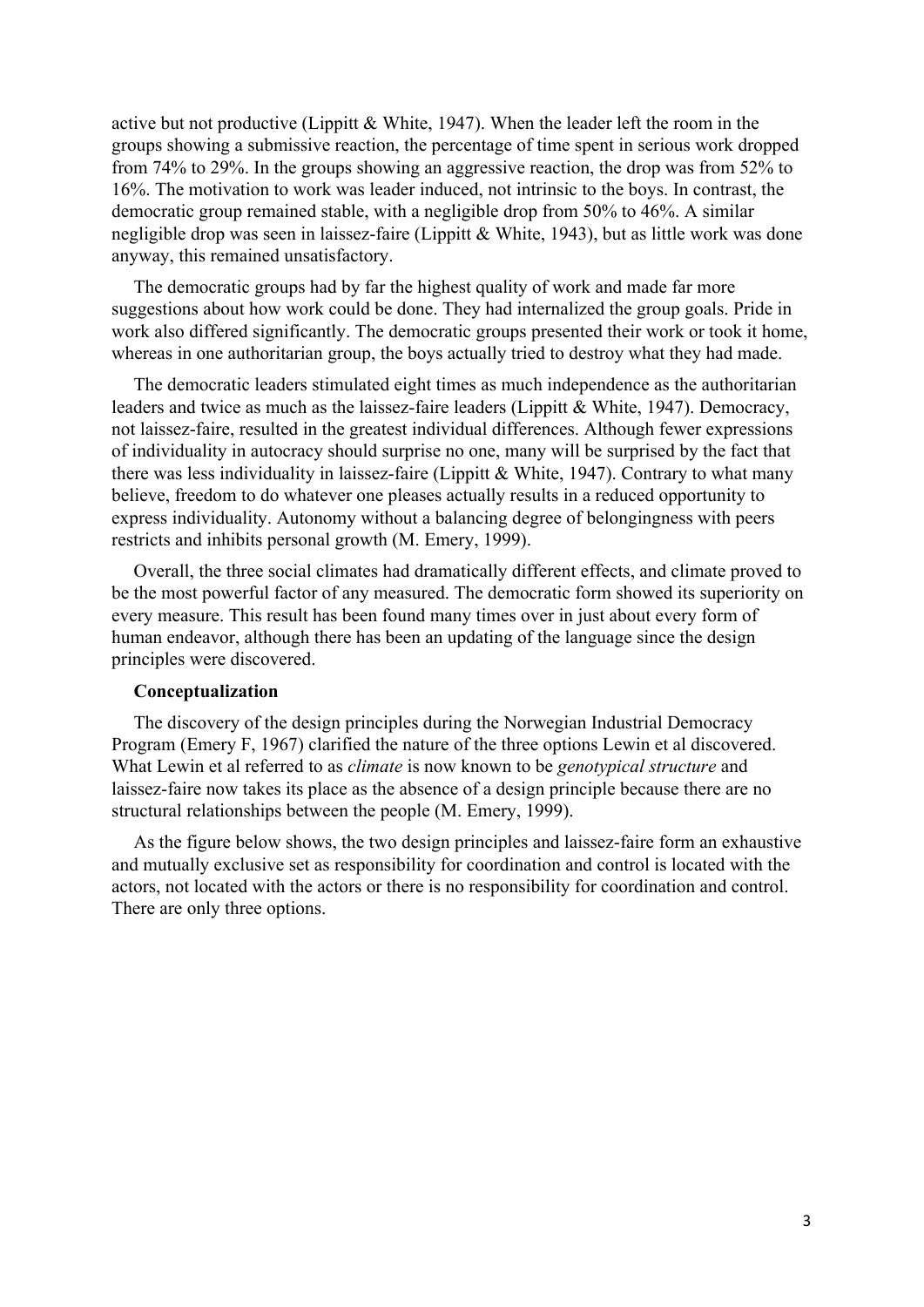# **Genotypical Design Principles and Psychological Requirements for Productive Work** Design Principle 1 (DP1) Design Principle 2 (DP2) No design principle "Redundancy of parts" "Redundancy of functions" "Laissez-faire"  $DP1 + DP2 = Basic structural modules$ No structural relationships Responsibility for control, coordination, and goals No responsibility People  $\blacktriangleright$  Goals No goals People Whole task Tasks

*Note:*  $S_1$  = first-line supervisor.



Setting these options out rigorously shows that the design principles and laissez-faire constitute a full set of genotypical possibilities as follows:

- $DP1 =$  where responsibility for coordination and control is located at least one level above where the work is done, (i.e. *not with*)
- $\cdot$  DP2 = where responsibility for coordination and control is located at the level where the work is done, (i.e. *with*)
- $\cdot$  Laissez-faire (LF) = where responsibility for coordination and control is located nowhere, (i.e. *neither with nor not with*).

These two sets of definitional elements yield three (a full set of) structural possibilities*:*

- DP1 = a structure of dominance (*inequality of power relations*)
- DP2 = a structure of non dominance (*equality of power relations*)
- LF = no structure (*neither equality nor inequality of power relations*)

In *systems terms* this becomes:

- DP1 = *non jointly optimized* socio-technical (psychological) (ecological) organization
- DP2 = *jointly optimized* socio-technical (psychological) (ecological) organization
- LF = *no organization,* of any socio-technical (psychological) (ecological) variety

Therefore we see that: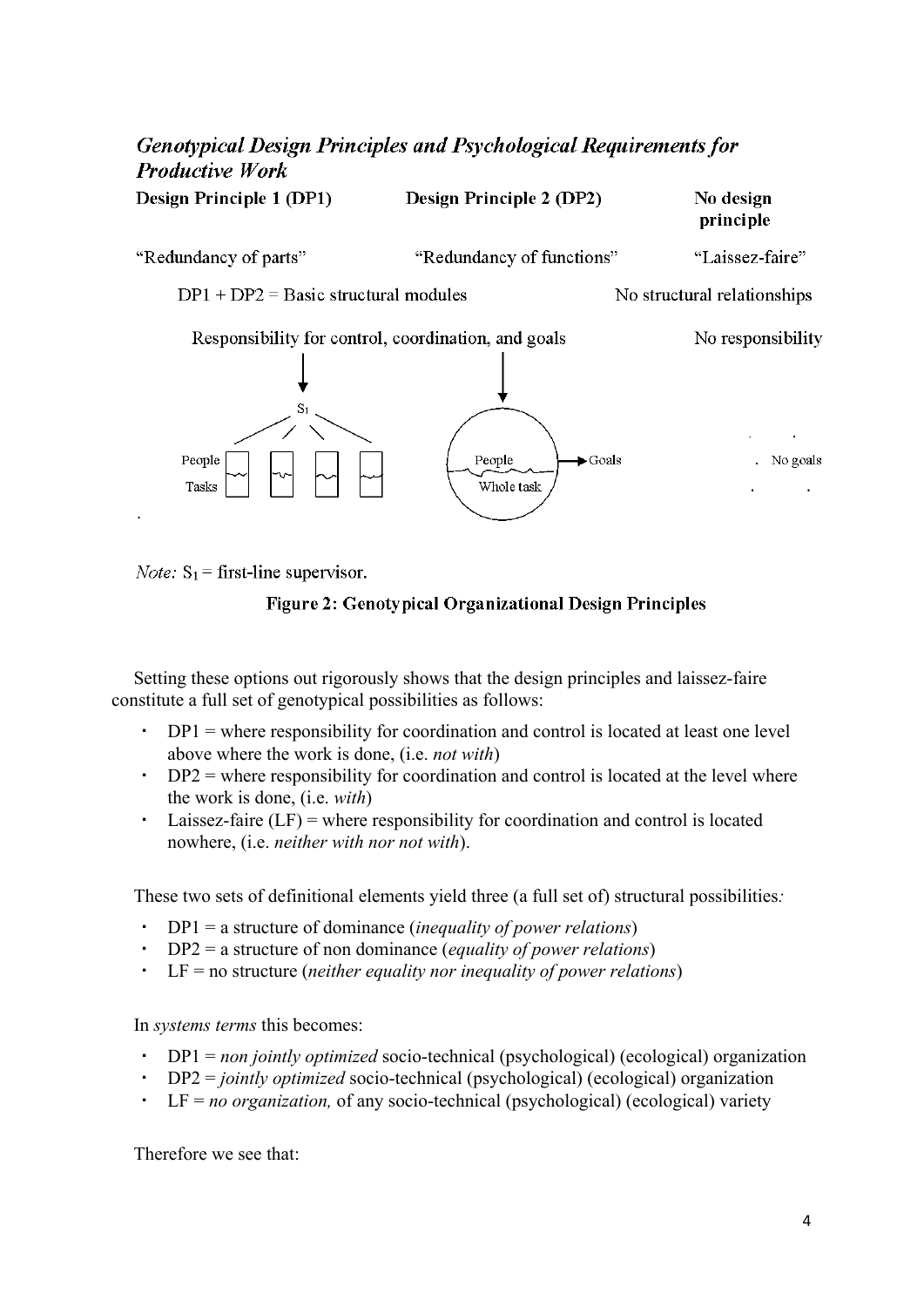- $\cdot$  DP1 = redundancy of parts
- $\cdot$  DP2 = redundancy of functions
- $\cdot$  LF = no redundancy

exhausts the full set of possibilities. This means that every time at least two people, organizations, groups, communities or systems begin to transact, they have only three choices of structural arrangement between them as given above.

### **Today**

Unfortunately today, much of this history has been lost, and of course as the old saying goes, is being repeated. It is one of the most worrisome trends in today's world that the history of science, to put it in its most general form, is no longer considered a necessity for understanding modern theories or phenomena. The sausage casings enter the machine, are filled with mince and shot out again without so much as a glimpse of the relationship of the mince to its past or future, its temporal relationship to the great scheme of things. One of the major results of this is that many laissez-faire organizations exist where the structure is DP1 on paper but generally ignored (de Guerre, 2000). They tend to fail (Trist & Dwyer, 1993).

It was during the last wave of interest in self management that we began to notice this new phenomenon taking place in organizations around the world. It can be summed up as the 'cop to coach' model where the structure is left unchanged but the supervisor is supposed to act as a group 'leader', coach or trainer. In other words, they and the members of the 'team' are supposed to forget that the 'coach' still holds responsibility for coordination and control. It was fuelled in part at least by the previous rush into and belief in the efficacy of T 'training' or sensitivity groups. The two small papers addressing this issue of mistaking labels for substance are now included in this special part concerning laissez-faire as they show early recognition ('Getting to grips with the great 'small group' conspiracy', 1978) and represent attempts to redress ('The concept of trainer, leader, coach', 1992) what is now a very seriously widespread organizational problem.

Because laissez-faire is qualitatively different from both autocracy and democracy and its effects are so negative, it cannot be a half-way house between bureaucracy and democracy (see the re-analysis of Fiorelli's (1988) data herein). Yet that is exactly how many saw it and introduced team leaders or coaches for precisely this reason. This is despite the fact that many have observed and measured the deleterious effects of introducing team leaders and published their results. Increased confusion with drops in responsible behaviour or accountability together with reduced productivity are common observations. The mainstream academy and consultants have chosen to ignore this literature and team leaders are still being introduced to this very day, with exactly the same results.

Understanding this set, and laissez-faire's place in it, is essential in today's world where ideas about democracy are generally confused, without any real basis in history or theory. Many can recognize autocracy or bureaucracy when they see or experience it but few can adequately articulate or conceptualize democracy. For many again, democracy is the absence of autocracy.

As we see from the figure, an absence of autocracy (DP1) can be either DP2 or laissez-faire. This is the basis of a massive confusion not only in the literature about democracy in the workplace place but also in the minds of many citizens. Quite simply, they believe that any collection of unrelated humans floating around doing their own thing is a democracy. Simultaneously, many of them are aware that laissez-faire is actually chaotic with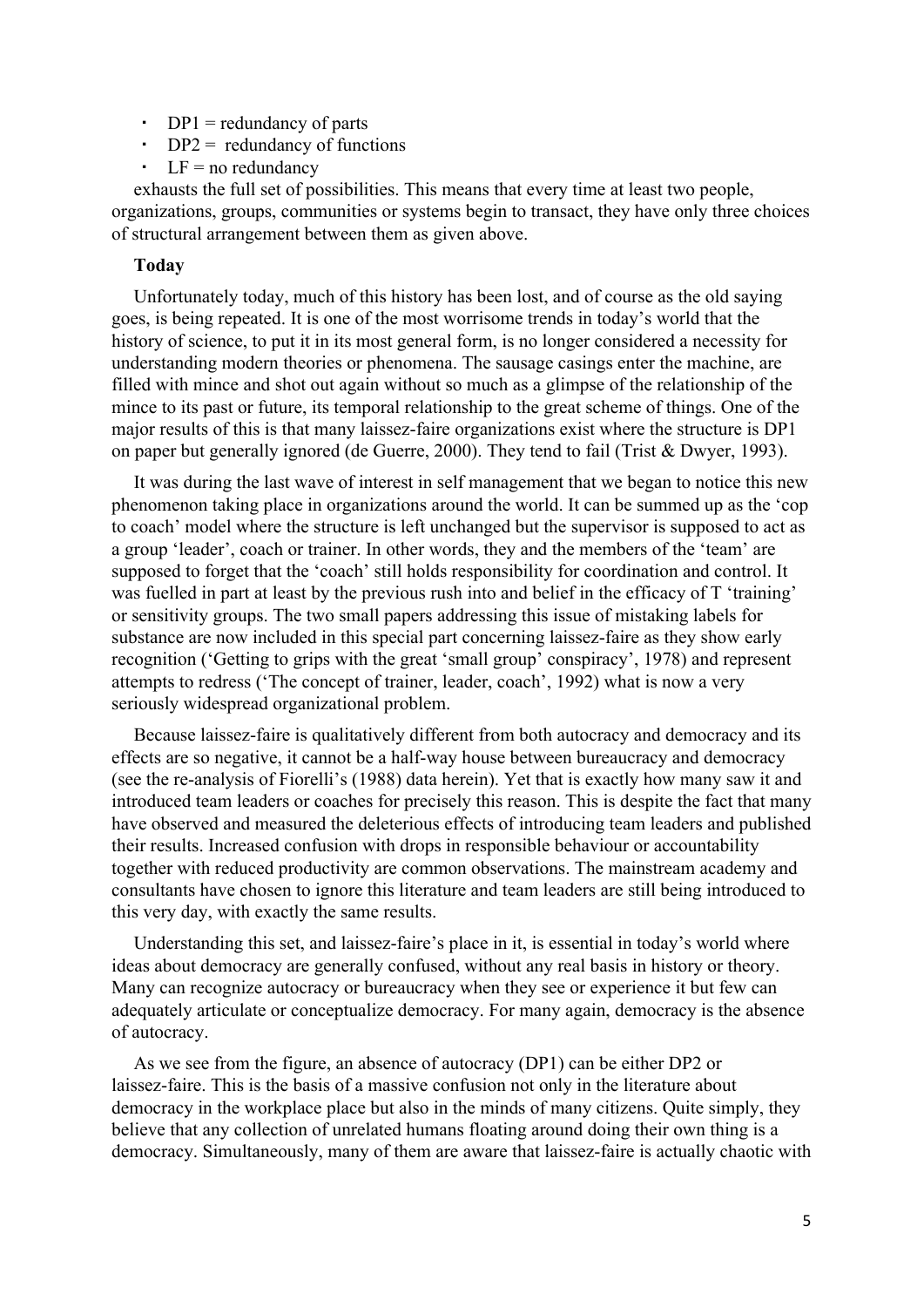deleterious effects for all. So when they hear of a proposal to change their organization from bureaucracy or autocracy to democracy, they oppose it.

Yet clearly there is no resemblance between DP2 and laissez-faire and research into the various effects of these three options reinforces the dramatic differences. Nor does the evidence support a conclusion that laissez-faire can be a halfway house on the road from autocracy to democracy. Obviously what is required in these situations is accurate and comprehensive understanding of the set above and the vastly different effects of the three components.

To confuse matters even more, we now have organizations that look like DP1 structures on paper, whose designers and promoters claim they are DP2 and which actually function as laissez-faire. These are all those organizations whose managers have been kidded (or not) that by changing the name of their supervisors to such things as team leaders or coaches, they could achieve the same results as genuinely transferring responsibility for coordination and control to the people performing an activity.

(And then to make matters even worse, we have both DP1 and DP2 structures that are called democracy, representative and participative respectively, because few bother to make the distinction even if they know of it.)

It is a continuing problem as there are still plenty of places including universities where out of date theories with insufficient evidence to justify their existence are being taught to new generations of managers (Emery M, 2010). This of course highlights a problem with today's universities and other places where 'research' and 'questioning' are spoken of as sacred cows but never practiced in any sense. It doesn't take much 'questioning' or 'researching' to discover the inadequacy of these theories. The university problem, however, is a subject for another day.

We have attempted by careful conceptualization and measurement to gather some facts and figures about these laissez-faire organizations masquerading as other types of entities. The papers in this section are not numerous but they do not need to be – *the guts of the problem is known, laid out for all to see.* We do not need a multiplicity of papers saying essentially the same thing; what we need is a better education system, one that is designed to actually educate rather than just churn out sausages.

The papers in this section are a reminder that we need to use our language and constructs carefully and precisely. Words such as democracy are now totally inadequate conveyors of meaning. Only operational definitions such as the design principles specifying location of responsibility for coordination and control can overcome these confusions so we can illuminate and clarify phenomena such as laissez-faire.

If we do not soon get back to the idea that there is actually a science about human behavior based on the substances of practical constructs and data rather than just a collection of words (Emery M, 2000), we could lose the validity of the very idea of a social science entirely.

### **References**

Bion, W. R. (1952). Group dynamics: A review. *International Journal of Psychoanalysis, 33*, 235-247.

Bion, W. R. (1961). *Experiences in groups*. London: Tavistock.